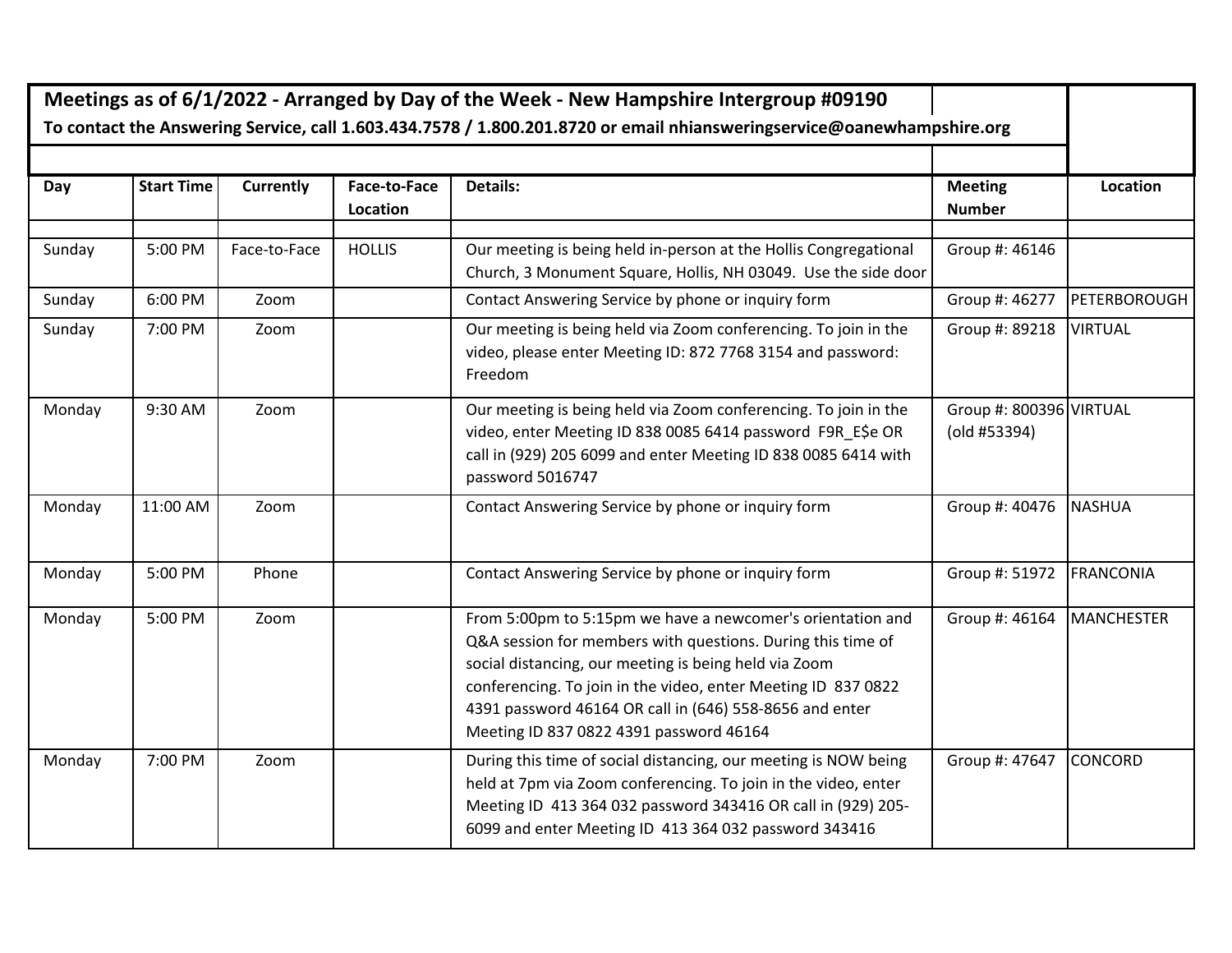| Meetings as of 6/1/2022 - Arranged by Day of the Week - New Hampshire Intergroup #09190                                |                   |                          |                                 |                                                                                                                                                                                                                                                  |                                 |                                     |
|------------------------------------------------------------------------------------------------------------------------|-------------------|--------------------------|---------------------------------|--------------------------------------------------------------------------------------------------------------------------------------------------------------------------------------------------------------------------------------------------|---------------------------------|-------------------------------------|
| To contact the Answering Service, call 1.603.434.7578 / 1.800.201.8720 or email nhiansweringservice@oanewhampshire.org |                   |                          |                                 |                                                                                                                                                                                                                                                  |                                 |                                     |
|                                                                                                                        |                   |                          |                                 |                                                                                                                                                                                                                                                  |                                 |                                     |
| Day                                                                                                                    | <b>Start Time</b> | <b>Currently</b>         | <b>Face-to-Face</b><br>Location | Details:                                                                                                                                                                                                                                         | <b>Meeting</b><br><b>Number</b> | Location                            |
| Monday                                                                                                                 | 7:00 PM           | Zoom                     |                                 | Contact Answering Service by phone or inquiry form                                                                                                                                                                                               | Group #: 40655                  | <b>NASHUA</b>                       |
| Tuesday                                                                                                                | 10:00 AM          | Face-to-Face             | <b>DERRY</b>                    | Our Meeting is being held in-person at the Marion Gerrish<br>Community Center, 39 W Broadway, Derry, NH 03038                                                                                                                                    | Group #: 57480                  | New Face-to-<br><b>Face Meeting</b> |
| Tuesday                                                                                                                | 5:30 PM           | Zoom                     |                                 | Contact Answering Service by phone or inquiry form                                                                                                                                                                                               | Group #: 22474                  | <b>HOPKINTON</b>                    |
| Tuesday                                                                                                                | 5:30 PM           | Face-to-Face<br>and Zoom | <b>LEBANON</b>                  | Our meeting is being held in-person and via Zoom. The in-person<br>meeting takes place at the United Methodist Church, 18 School<br>Street, Lebanon, NH. Use the side door. Contact the Answering<br>Service for Zoom login information.         | Group #: 45936                  |                                     |
| Tuesday                                                                                                                | 5:30 PM           | Zoom                     |                                 | During this time of social distancing, our meeting is being held via<br>Zoom conferencing. To join in the video, enter Meeting ID 920<br>415 8358 password 320620 OR call in (408) 638-0968 and enter<br>Meeting ID 920 415 8358 password 320620 | Group #: 47755                  | <b>WEST OSSIPEE</b>                 |
| Tuesday                                                                                                                | 6:00 PM           | Zoom                     |                                 | Contact Answering Service by phone or inquiry form                                                                                                                                                                                               | Group #: 53307                  | <b>NEW BOSTON</b>                   |
| Tuesday                                                                                                                | 6:00 PM           | Zoom                     |                                 | Contact Answering Service by phone or inquiry form                                                                                                                                                                                               | Group #: 50231                  | PETERBOROUGH                        |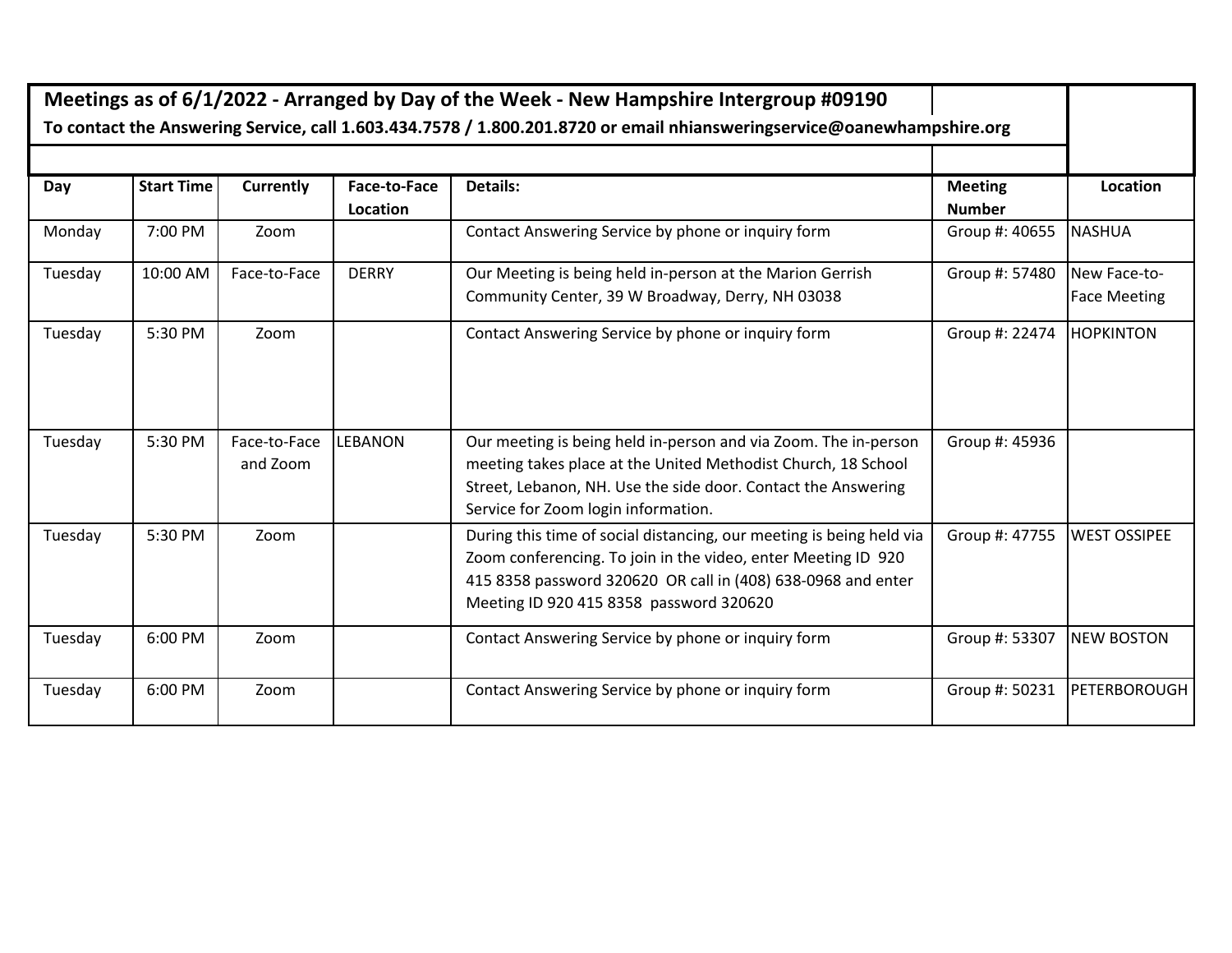| Meetings as of 6/1/2022 - Arranged by Day of the Week - New Hampshire Intergroup #09190<br>To contact the Answering Service, call 1.603.434.7578 / 1.800.201.8720 or email nhiansweringservice@oanewhampshire.org |                   |                  |                          |                                                                                                                                                                                                                                                                                                                                                                                                                              |                                                           |                                      |
|-------------------------------------------------------------------------------------------------------------------------------------------------------------------------------------------------------------------|-------------------|------------------|--------------------------|------------------------------------------------------------------------------------------------------------------------------------------------------------------------------------------------------------------------------------------------------------------------------------------------------------------------------------------------------------------------------------------------------------------------------|-----------------------------------------------------------|--------------------------------------|
|                                                                                                                                                                                                                   |                   |                  |                          |                                                                                                                                                                                                                                                                                                                                                                                                                              |                                                           |                                      |
| Day                                                                                                                                                                                                               | <b>Start Time</b> | <b>Currently</b> | Face-to-Face<br>Location | <b>Details:</b>                                                                                                                                                                                                                                                                                                                                                                                                              | <b>Meeting</b><br><b>Number</b>                           | Location                             |
| Tuesday                                                                                                                                                                                                           | 6:30 PM           | Zoom             |                          | During this time of social distancing, our meeting is being held via<br>Zoom Conferencing. To join via Zoom Conferencing, please enter<br>Meeting ID: 862 6535 3845 and Password: 240842. Alternatively,<br>to join via phone only (not Zoom's video conferencing), please call<br>(929) 205-6099 and enter Meeting ID: 862 6535 3845 and<br>Password: 240842#. If asked for Participant ID, please enter the<br>"#" symbol. | Group #: 45144                                            | <b>DERRY</b>                         |
| Tuesday                                                                                                                                                                                                           | 6:30 PM           | Face-to-Face     | <b>KEENE</b>             | Our meeting is being held in-person at the Keene Public Library 60<br>Winter St, Keene, NH 03431.                                                                                                                                                                                                                                                                                                                            | Group #: 57313                                            |                                      |
| Wednesday                                                                                                                                                                                                         | 6:30 AM           | Zoom             |                          | To join in the video, enter Meeting ID 810 5389 8039 and<br>password Freedom. To call in, dial (929) 205-6099 and Meeting ID<br>810 5389 8039 and password Freedom                                                                                                                                                                                                                                                           | Group # 55703                                             | <b>New Virtual</b><br><b>Meeting</b> |
| Wednesday                                                                                                                                                                                                         | 5:30 PM           | Zoom             |                          | During this time of social distancing, our meeting is being held via<br>Zoom conferencing. To join in the video, enter Meeting ID: 821<br>3587 8895 and Password: 2021, or call (646) 876-9923 and enter<br>Meeting ID: 821 3587 8895 and Password: 2021.                                                                                                                                                                    | Group #: 55641                                            | <b>VIRTUAL</b>                       |
| Thursday                                                                                                                                                                                                          | 6:30 AM           | Phone            |                          | Contact Answering Service by phone or inquiry form                                                                                                                                                                                                                                                                                                                                                                           | Group #: 51426                                            | <b>NASHUA</b>                        |
| Thursday                                                                                                                                                                                                          | 9:30 AM           | Zoom             |                          | Our meeting is being held via Zoom conferencing. To join in the<br>video, enter Meeting ID 838 0085 6414 password F9R_E\$e OR<br>call in (929) 205 6099 and enter Meeting ID 838 0085 6414 with<br>password 5016747                                                                                                                                                                                                          | Group #: 800397 VIRTUAL<br>$\left($ old # 51985 $\right)$ |                                      |
| Thursday                                                                                                                                                                                                          | 10:00 AM          | Zoom             |                          | Contact Answering Service by phone or inquiry form                                                                                                                                                                                                                                                                                                                                                                           | Group #: 40908                                            | <b>DERRY</b>                         |